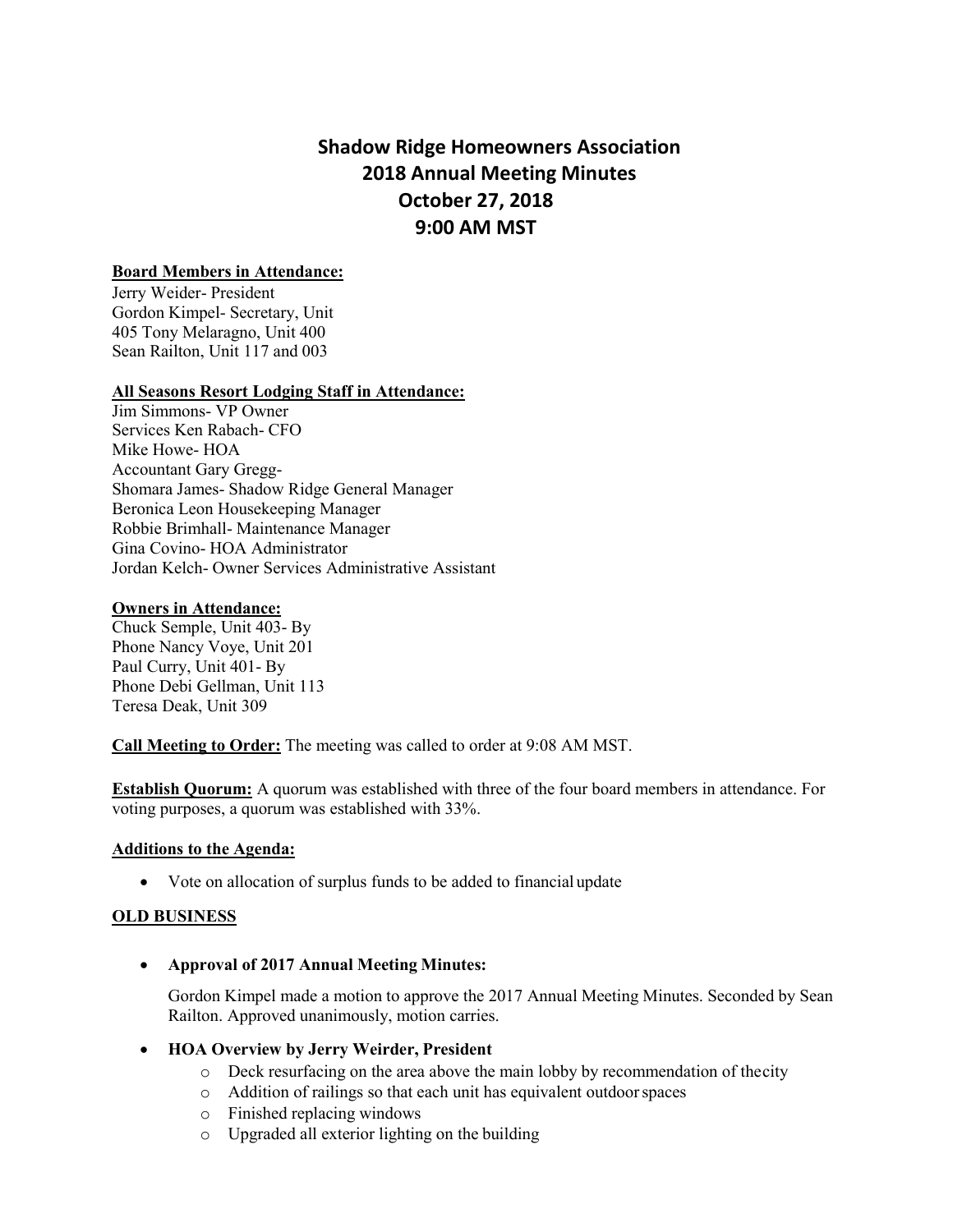- o Upgraded landscaping and tree removal
- $\circ$  All these projects were done without an assessment  $\circ$  Dues in fact are not higher than other HOAs in the a
- Dues in fact are not higher than other HOAs in the area, the Board is very proud of the reserve fund and the possibilities that this HOA is capable of addressing with that fund
- $\circ$  Looking to update HOA Rules and Regulations in the future, will include a parking MOU
- o Upcoming renovations needed as Vail develops in the neighborhood
- o Looking into owner's locker room for snow equipment
- Gordon Kimpel excited that the building is continuously being updated to meet city codes and that none of these projects had to be addressed with special assessments

## • **Financial Update**

## **Budget**-**to**-**Actual Variance Reports**

While Shadow Ridge HOA budgeted a surplus of funds of \$247 for this reporting period, the Association is reporting that it ended the period with a deficit of \$54. This is \$301 less than the budgeted surplus for the period. Overall, Shadow Ridge HOA is \$30,037 from the budgeted yearto-date deficit of \$7,915. This variance is primarily related to overages in repair and maintenance and supplies.

**September 2018 Revenues***:* The total revenue budgeted for this period is \$56,457, while actual revenue earned is \$56,629. This \$128 variance in revenue is primarily attributable to the following:

o ASRL Contribution: overall revenue was down in September at the Shadow Ridge which caused the ASRL contribution recovery to be lower than budgeted.

**September 2018 Expenses:** Period expenses total \$56,383, approximately a 0.31% increase in budgeted expenses, or a negative variance of approximately \$173. Significant variances of specific line item expenses include:

o HVAC Repair: This variance was due to several air conditioning units not working properly and this expense was not planned causing a variance.

## **IRS VOTE: Motion: Tony Melaragno made a motion to transfer surplus to the reserves. Seconded by Sean Railton. Approved unanimously. Motion carries.**

## • **Maintenance Report by Robbie Brimhall**

Contractor Projects

- o New carpet in hotel entry
- o New balcony doors on North side of Shadow Ridge
- o New exterior lights around entire building
- o Resealed membrane around pool area
- o Balcony resurfacing
- o Removal of two dead trees on the South side of Shadow Ridge near the pool

## ASRL Maintenance Projects

- o Balcony railing painting
- o Power wash B1 and B2 garages
- o Plant flowers in flower beds at entrance and near Shadow Ridge sign o Installed new lattice around dumpsterarea
- Installed new lattice around dumpsterarea
- o Installed metal trim around pool areaposts
- o Added rocks where trees were removed
- o Heater and water inspection
- o Chimney sweeps November 28-30, 2018